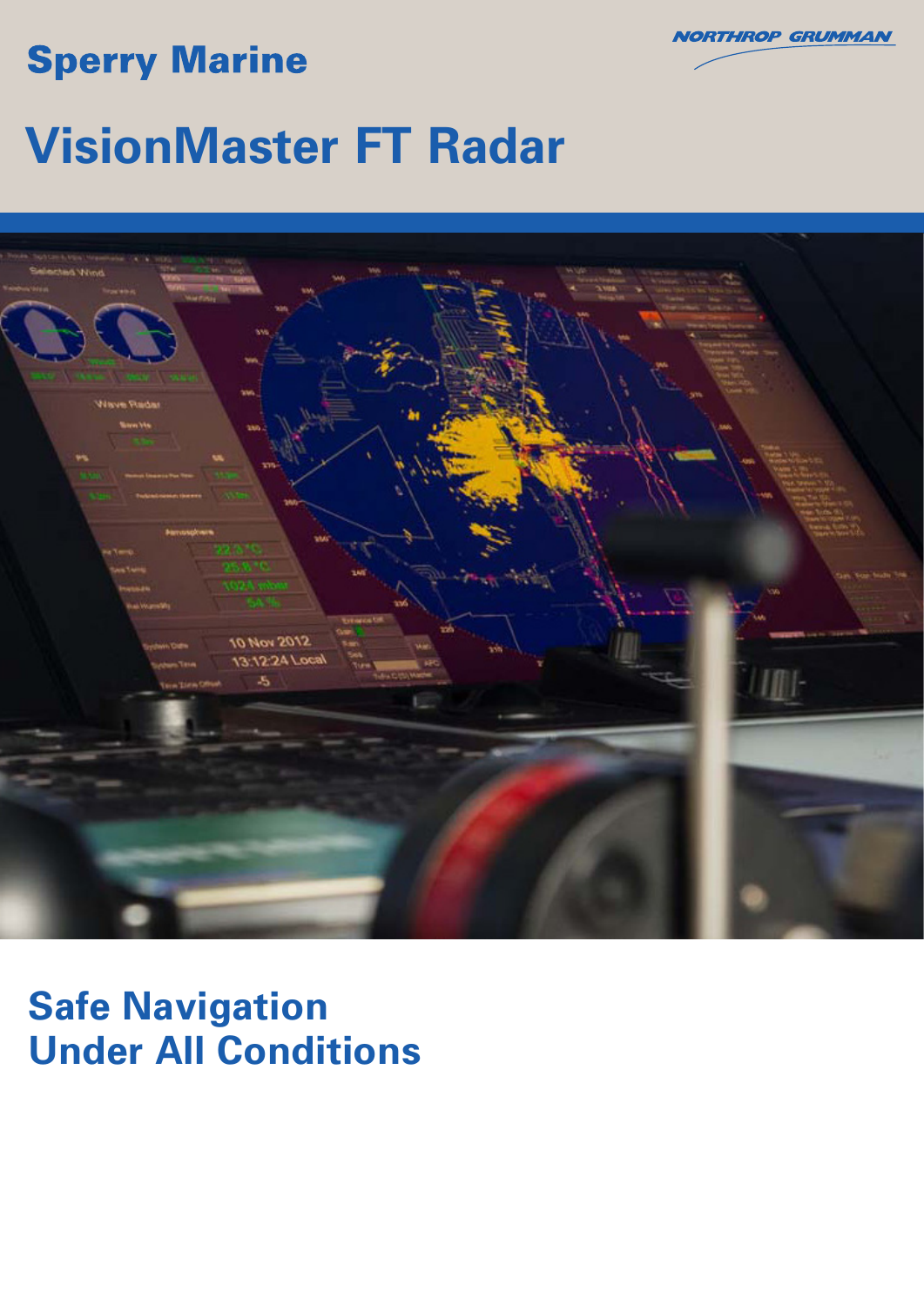## **VisionMaster FT Radar**

Northrop Grumman Sperry Marine's VisionMaster FT Radar (VMFT Radar) provides ship owners and operators with innovative marine navigation tools to meet the challenges faced in today's maritime environment.

Designed using the latest Intel technology, the VMFT Radar offers easy upgrades and built-in redundancy to meet the emerging requirements for shipboard navigation.

## **Features & Benefits**

The VMFT Radar is designed with the latest technology and is everything you expect from a world class radar system. The user-friendly interface has a full range of advanced features, providing the user with safe and simple radar with intelligent functionality.

## Advanced Clutter Suppression

Automatic clutter suppression technology makes it easier for watch keepers to identify small, weak targets in the presence of sea or rain clutter without manually adjusting gain or clutter controls.

## Target Acquisition

VMFT Radars automatically acquire and track targets at relative speeds up to 150 knots, allowing the watch keeper time to address any other requirements of the bridge rather than manually acquiring targets. Targets can be acquired by either two annular acquisition zones or two operatorconfigured polygon zones.

### **AIS Targets**

The VMFT Radar can display AIS reports and supports processing and display of AIS ATONS, Search & Rescue Craft, AIS SARTS, AIS Base Stations, safety messaging and AIS MKD.

### **Interswitching**

Digital controlled interswitching allows the interface of up to six transceivers to up to six displays, resulting in screen redundancy and flexibility in user operations.

### **Compatibility**

VMFT Radars are fully compatible and can easily be retrofitted with the

BridgeMaster E product line by partial hardware and software replacement, reducing cost and time required for retrofit customers.

## Dual-Channel Option\*

The Dual-Channel option provides the ability to display data from two independent transceivers onto the same screen and targets can be tracked on both channels. The overlapping of the information from the two radars eliminates any blind spots that may occur when a single radar is restricted providing unsurpassed situational awareness. \*Dual Channel option not available in the 250 desktop configuration.

### Personalisation

Each watch officer can have their own personalised operational settings for voyage plans and operating conditions that can be saved, carried from watch to watch and moved from vessel to vessel, ensuring operator efficiency and vessel safety.

## **Conning Information Display**

The VMFT is the sole product in the market to provide the Conning Information Display (CID) Tab. It displays various key readouts to the operator for efficient vessel monitoring. Sensor input data can be tailored from ship to ship, or by personal preference and is grouped and presented on a screen to the side of the radar image for easy viewing providing watch officers valid information on the operation of ship systems.

VMFT CID Tab can display the majority of the ship's sensors, which can be grouped into sub tabs such as docking, engineering, propulsion, voyage plan status, primary navigation, and maneuvering.

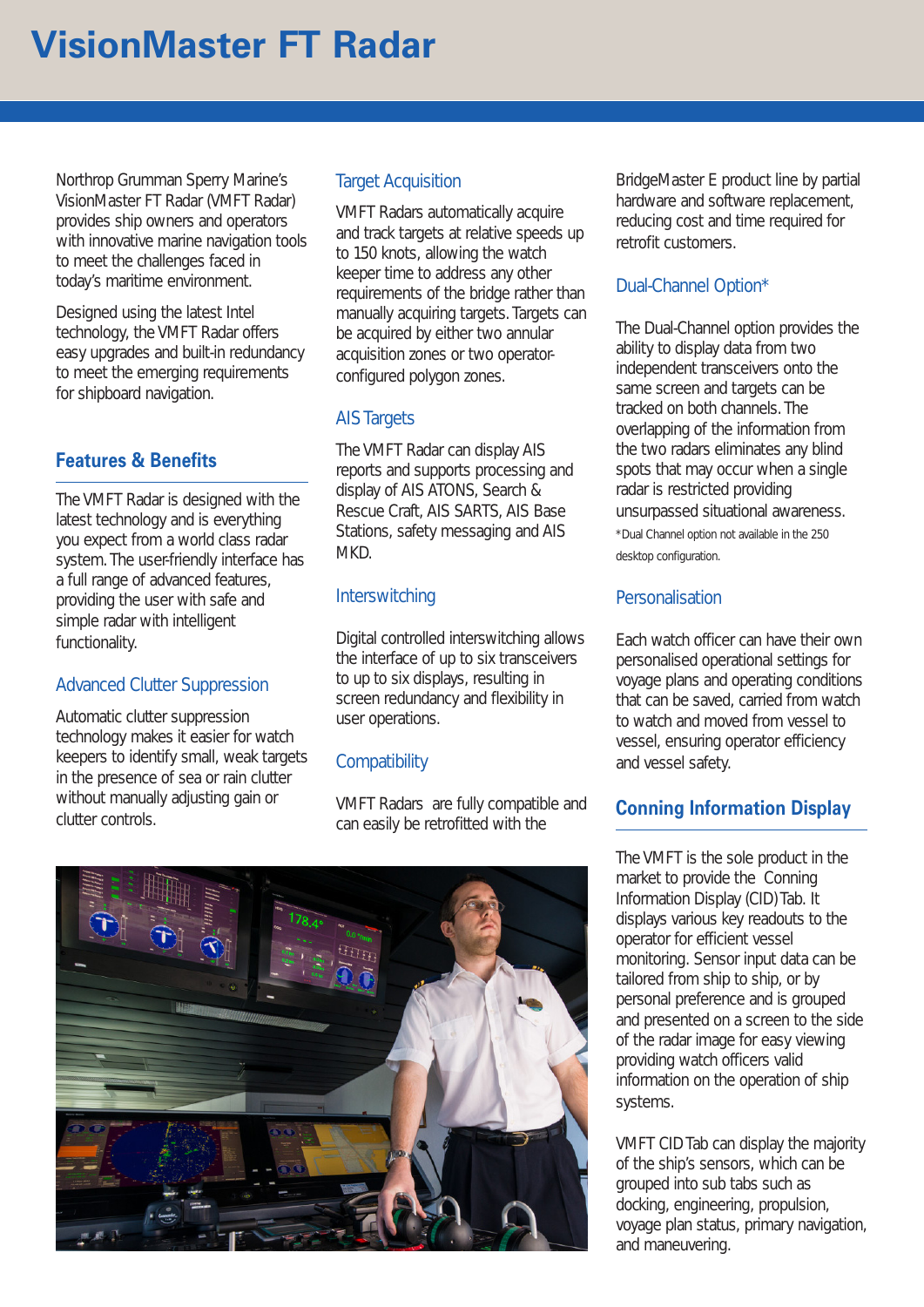

## **Upgradability**

The VMFT Radar is configurable to meet ship owner's specific requirements over time. With a simple built-in upgrade path, it can be quickly upgraded to chart radar and ECDIS or a complete TotalWatch multifunction workstation.

Optional capabilities upgrades include automatic chart downloads. Remote diagnostics capabilities are also available.

- Full support for multiple CCTV connections
- 3D vision sonar terrain
- Fixed and moving test targets for training
- 3<sup>rd</sup> party application support to run other software within current VMFT watchmodes or dedicated watchmodes

## **iHelp**

With the navigator in mind, Sperry Marine has developed and

incorporated into the radar an extensive, context sensitive help facility which allows the user to quickly access real-time information relevant to the major functions displayed on the VMFT screen or to search the operator's manual.

## **Configurations**

In order to meet the different needs of vessel types and operational scenarios, the VMFT Radar is available in various configurations and a wide range of interswitchable X- and S-Band configurations.

### VisionMaster FT 340 Deck standing, Desk top & Kit Format Radar

The VMFT 340 contains a 25.5" widescreen including the CID and radar in high resolution, a processor and interfaces, a single compact console and an antenna unit (S-Band or X-Band).

#### VisionMaster FT 250 Integrated Tabletop & Kit Format Radar

The VMFT 250 Radar gives vessels the

automatic tracking and plotting technology in a compact and easy-toinstall package. The 250 Radar contains a screen, processor and interfaces, single compact console and antenna unit (S-band or X-band).

## **Type Approved Performance**

The VMFT Radar brings enhanced bridge operation and improved navigation accuracy whilst surpassing all current performance standards for marine radar systems.

VMFT Radars are fully type approved and comply to all applicable international standards, including:

- IEC 62388
- IFC 60945
- IEC 62288
- IEC 61162-1
- $\bullet$  IFC 61162-2